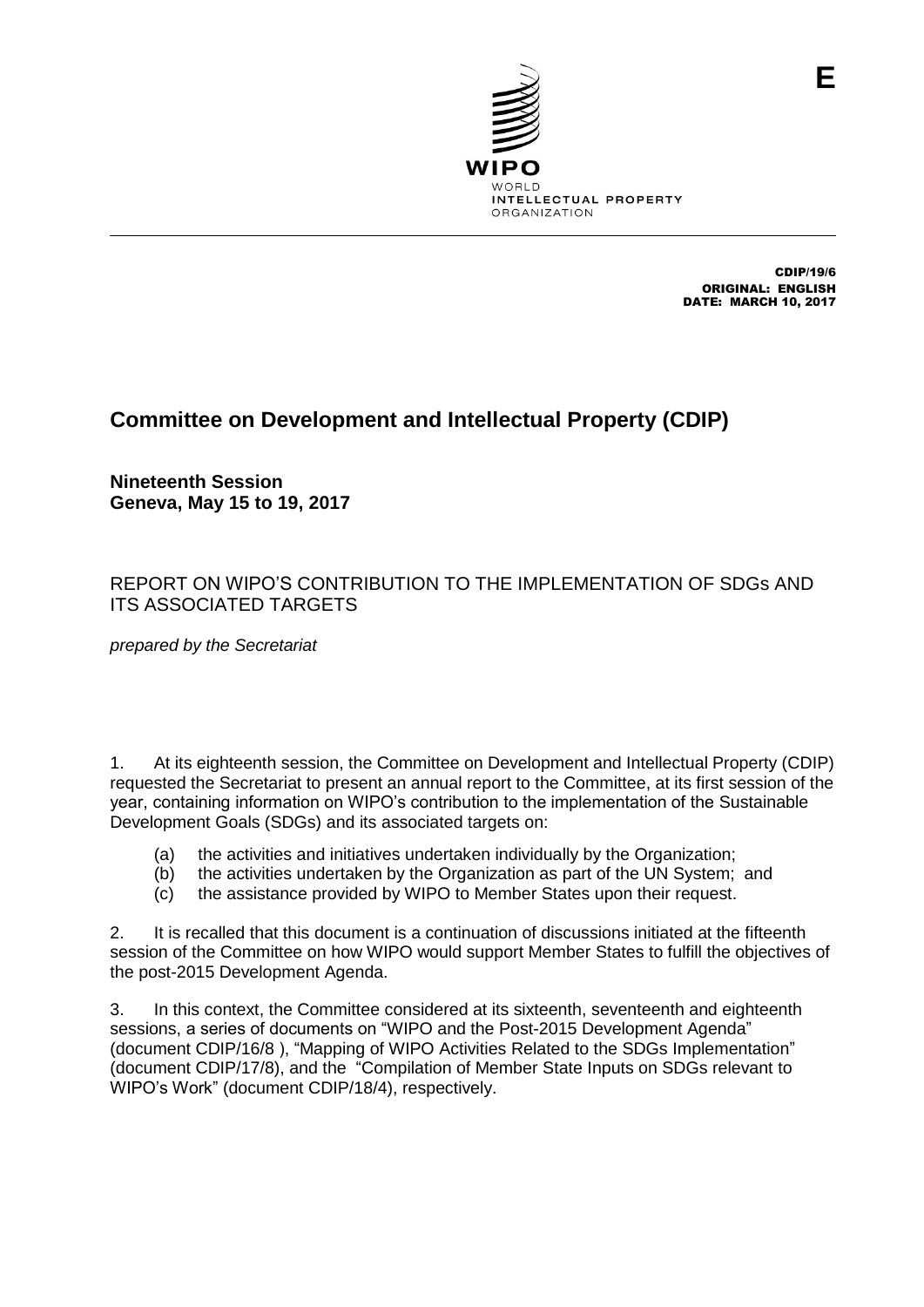### **WIPO'S CONTRIBUTION TO THE IMPLEMENTATION OF THE SDGS AND ITS ASSOCIATED TARGETS**

### **(a) The activities and initiatives undertaken individually by the Organization**

4. On February 9, 2017, the Director General held a briefing to the Ambassadors and the Permanent Representatives in Geneva on "WIPO and the SDGs". His presentation is contained in the Annex to this document.

5. In addition, in order to effectively respond to the Member State needs pertaining to SDGs, the Organization has recruited a Representative of the Director General on the SDGs to coordinate this subject internally and externally. The Representative started his functions in March 2017.

### **(b) The activities undertaken by the Organization as part of the UN System**

6. As a specialized agency of the United Nations (UN), WIPO participated as an observer organization in all major UN processes supporting the preparation of the UN sustainable development agenda, including the Open Working Group on Sustainable Development Goals (March 2013 to July 2014 (OWG)), the General Assembly Workshops and Structured Dialogues on Technology Facilitation (2013-2014), the intergovernmental negotiations on the Post-2015 Development Agenda, and related processes such as the Third International Conference on Financing for Development, and the Interagency Task Team on the Technology Facilitation Mechanism.

7. The Secretariat has also contributed to the inter-agency work on SDG issues within the UN Chief Executives Board (CEB) as well as in the work of the UN Task Team on the Post-2015 Development Agenda (UNTT), and the UN Technical Support Team (TST) to the OWG. The role of the WIPO Secretariat included:

- (i) monitoring the negotiations and discussions in these processes as they related to WIPO's mandate;
- (ii) providing factual information on the role of the intellectual property system in relation to broader policy areas, as required by Member States and UN Secretariat; and
- (iii) raising awareness of the various WIPO programs, projects and initiatives which may support Member States in implementing the Sustainable Development Goals (SDGs).

8. A detailed report on WIPO's engagement on the preparatory processes for 2030 Sustainable Development Agenda was presented by the Secretariat at the sixteenth session of the CDIP (document CDIP/16/8).

### United Nations Summit (September 25 to 27, 2015)

9. At the UN Summit (September 25 to 27, 2015), the UN Member States adopted the Summit Outcome Document: "Transforming our World: the 2030 Agenda for Sustainable Development". The 2030 Agenda sets the course and establishes a plan for sustainable development for the period up until 2030, and incorporates 17 SDGs and their associated 169 targets. The 2030 Agenda calls for bold and transformative steps to shift the world to a sustainable and resilient path. It seeks to be universal in its application to all countries, and to integrate and balance the three dimensions of sustainable development: economic, environmental and social. It calls upon countries and diverse stakeholders in the public and private sectors to collaborate and develop partnerships to support its implementation. The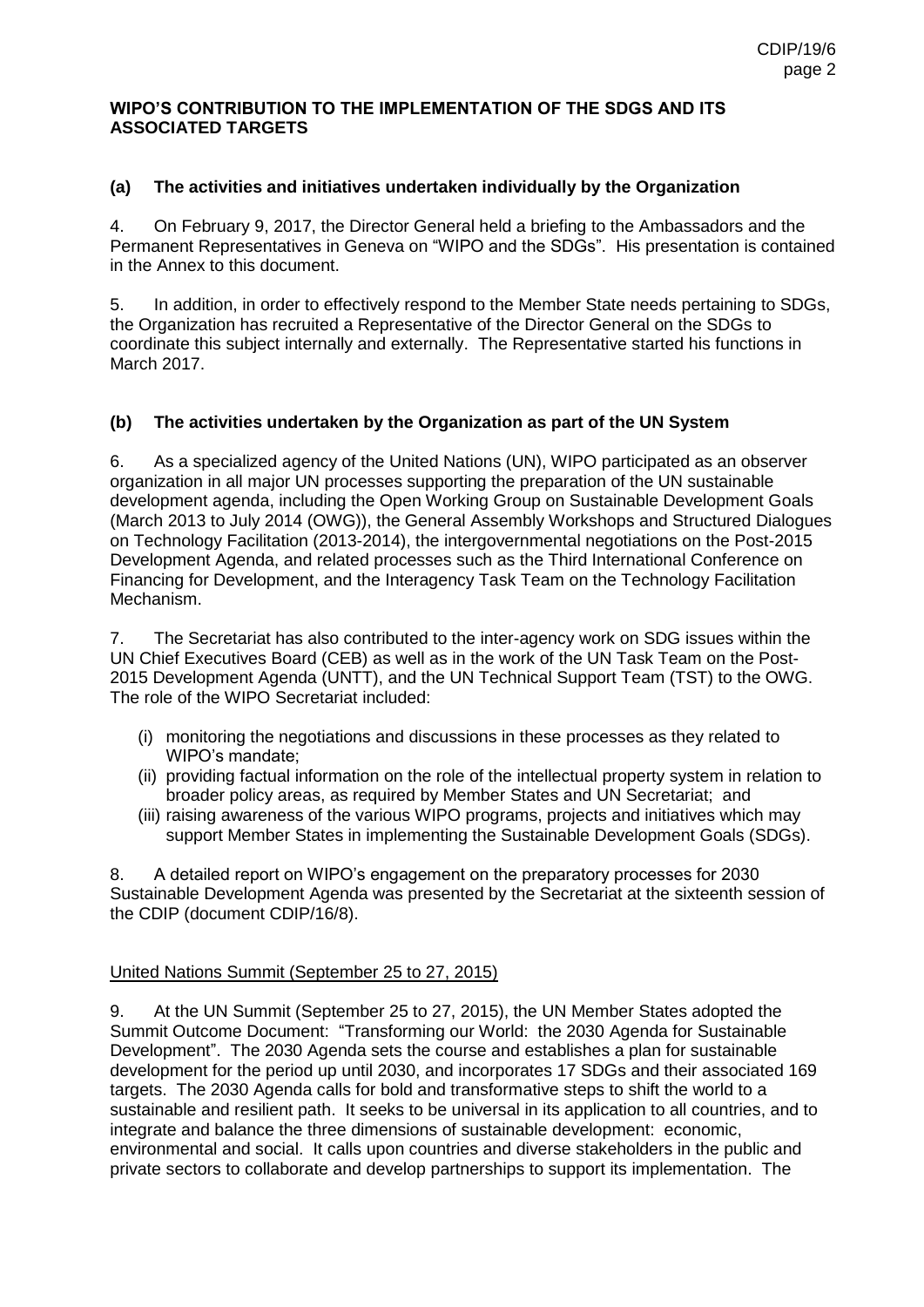Summit was the culmination of a number of political processes outlined above that WIPO followed closely.

10. WIPO attended the Summit and participated in an interactive dialogue on a strengthened global partnership for realizing the Post-2015 Development Agenda. During the dialogue, WIPO presented some of its key partnerships that are relevant to SDGs; mainly WIPO Re:Search, WIPO Green and the Accessible Books Consortium (ABC). The dialogue was cochaired by the President of Senegal and the Prime Minister of Turkey. WIPO participated also in the launching of the agreement on the establishment of a Technology Facilitation Mechanism. This took place at a high level event organized during the Summit that was co-hosted by the Governments of Brazil and France.

### The Technology Facilitation Mechanism

11. The Technology Facilitation Mechanism (TFM) was established by the Outcome Document of the Third International Financing for Development Conference: the "Addis Ababa Action Agenda" (AAAA) and adopted in the 2030 Agenda. Its purpose is to support the achievement of SDGs through use of science, technology and innovation.

12. The TFM is composed of a UN Interagency Task Team on Science, Technology and Innovation for the SDGs (IATT), an annual Multi-stakeholder Forum on Science, Technology and Innovation for the SDGs, and an on-line platform to provide a cohesive overview of UN initiatives on science, technology and innovation, and facilitate access to and use of such technology-related initiatives. The aim of the IATT is to promote coordination, coherence, and cooperation within the UN system on STI-related matters with the aim of enhancing synergy and efficiency, in particular to enhance capacity-building initiatives.

13. WIPO is part of the IATT and also participated in the informal working group on technology facilitation which contributed to the development of the TFM. The other institutions that were part of the informal working group included the UN Department of Economic and Social Affairs (UN DESA), United Nations Environment Programme (UNEP), United Nations Industrial Development Organization (UNIDO), United Nations Educational Scientific and Cultural Organization (UNESCO), United Nations Conference on Trade and Development (UNCTAD), International Telecommunication Union (ITU) and the World Bank.

14. As a member of the IATT WIPO, through its Coordination Office in New York, is closely involved in this process. WIPO also assisted UN DESA and the 10-member advisory group appointed by the UN Secretary General with the organization of the first annual Multistakeholder Forum on Science, Technology and Innovation for the SDGs, convened by the President of ECOSOC, at UN Headquarters New York, on June 6 and 7, 2016, under the theme Realizing the Potential of Science, Technology and innovation for all to achieve the SDGs. In addition, WIPO, in cooperation with UNIDO and the Permanent Missions of Finland and Kenya organized in the margins of the first STI Forum, on June 7, 2016, a side event on the role of Innovation and Technology for Sustainable Development. WIPO is supporting the second annual Multistakeholder Forum on Science, Technology and Innovation for the SDGs that will take place at UN Headquarters New York on May 15 and 16, 2017, under the theme Science, Technology and Innovation for a Changing World – Focus on SDGs 1, 2, 3, 5, 9, and 14.

### UN High Level Political Forum (HLPF) on Sustainable Development

15. The United Nations High-level Political Forum on Sustainable Development (HLPF) met at the United Nations Headquarters in New York from June 26 to July 8, 2015, under the auspices of ECOSOC. The Forum was created at the United Nations Conference on Sustainable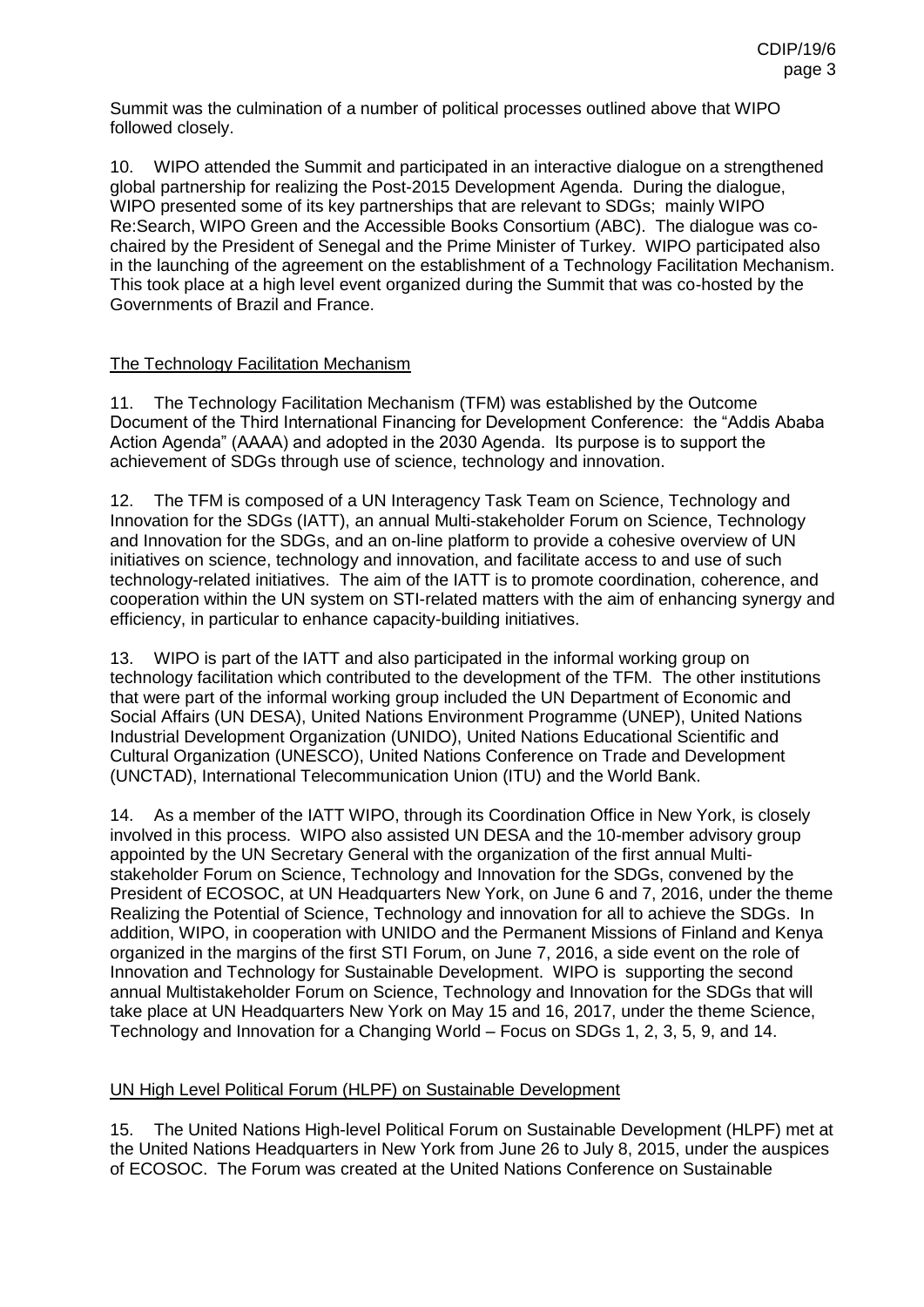Development (RIO+20), held in Rio de Janeiro in June 2012. Its main role is to promote and review the implementation of the sustainable development agenda and to provide political leadership, guidance and recommendations.

16. The WIPO Director General participated as a lead discussant in a roundtable discussion on "The role of business in implementation: How the private sector will support the implementation of the SDGs, through its activities and through partnerships, and how it will engage in the HLPF''. The moderated round-table discussion took place at UN Headquarters in New York on June 26, 2015 and included Ministers and senior government officials, UN system and other organizations, as well as major groups of civil society and stakeholders. It was organized under the general theme of the Forum, Strengthening integration, implementation and review-the HLPF after 2015.

17. WIPO was represented at the HLPF session held in New York from July 11 to 22, 2016, under the auspices of ECOSOC. The theme of the session was "Ensuring that no one is left behind". The session reviewed the implementation of the Agenda 2030 by 22 countries (LDCs, Middle Income and Developed Countries), through Voluntary National Reports.

### Interagency and Expert Group on the SDG Indicator Framework

18. The Inter-Agency and Expert Group on Sustainable Development Goal Indicators (IAEG-SDGs) was established at the forty-sixth session of the Statistical Commission with the task of developing and implementing the global indicator framework to measure progress in implementing the SDGs. The IAEG-SDGs developed, between June 2015 and February 2016, the initial set of global indicators through a process involving Member States negotiations. Observers from the UN system provided inputs as required.

19. WIPO participates as an observer in the IAEG-SDGs and the Statistical Commission meetings and teleconferences. WIPO attended the meetings held in New York in June 2015, in Bangkok in October 2015, in Mexico in March 2016 and in Geneva in November 2016. WIPO made its data sets and data methodologies available, upon request by members, for the measurement of the contribution of innovation systems to achieve SDGs 9 and 17. WIPO also worked closely with other UN agencies, in particular with UNESCO and ITU, in respect of indicator 17.6 for the measurement of innovation and technological development. The IAEG members were informed about WIPO statistical products which may support and inform their work, such as the World Intellectual Property Indicators Report and the Global Innovation Index. Currently no specific indicator is related to intellectual property. The global indicator framework is subject to ongoing periodic review throughout the 2030 Agenda period.

### **(c) The assistance provided by WIPO to Member States upon their request**

20. At the time of the preparation of this document, the Secretariat has not received any request from Member States seeking assistance related to the attainment of the SDGs.

> *21. The CDIP is invited to consider the information contained in this document.*

[Annex follows]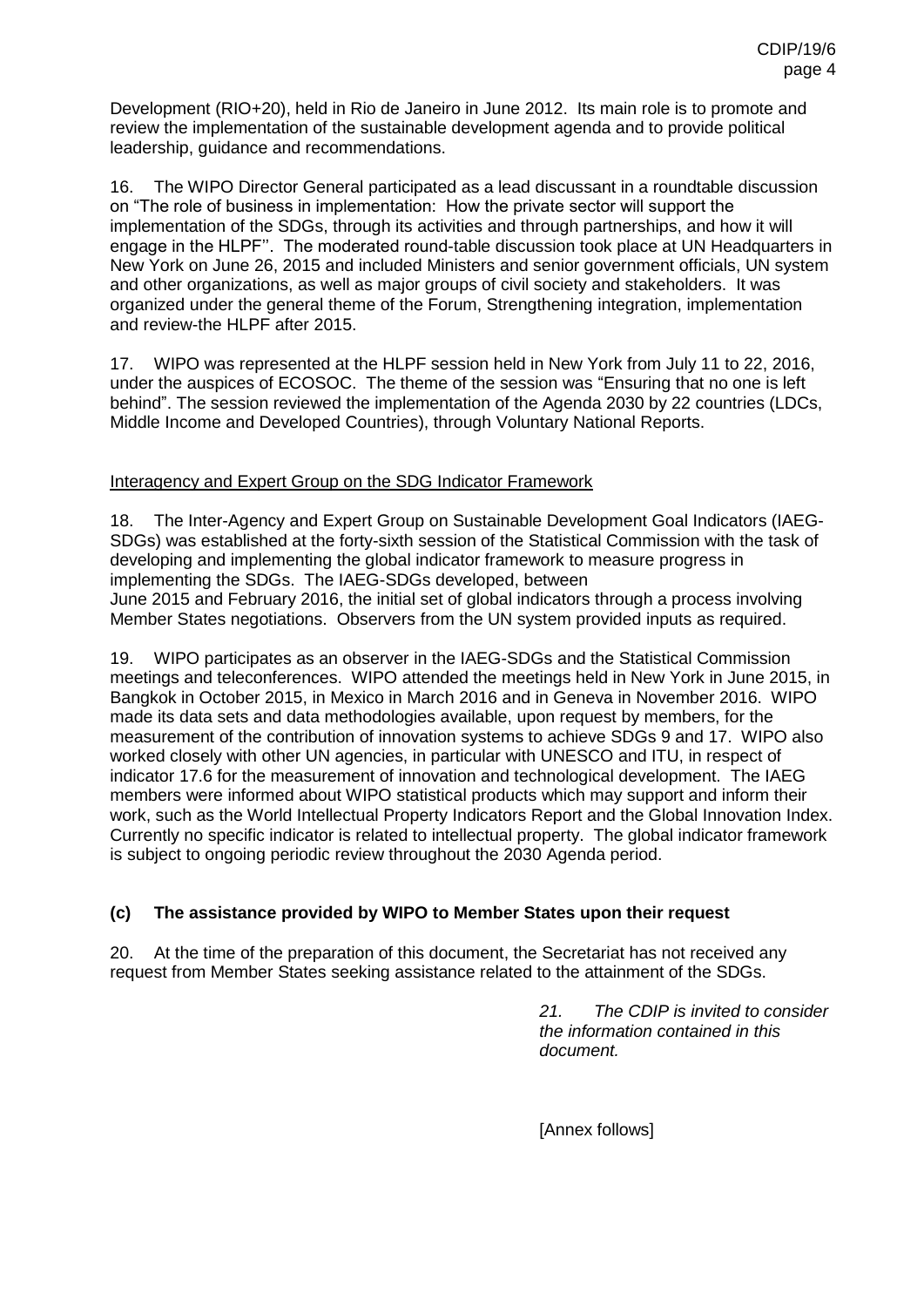# WIPO and the **Sustainable Development** Goals (SDGs)





**Francis Gurry** February 9, 2017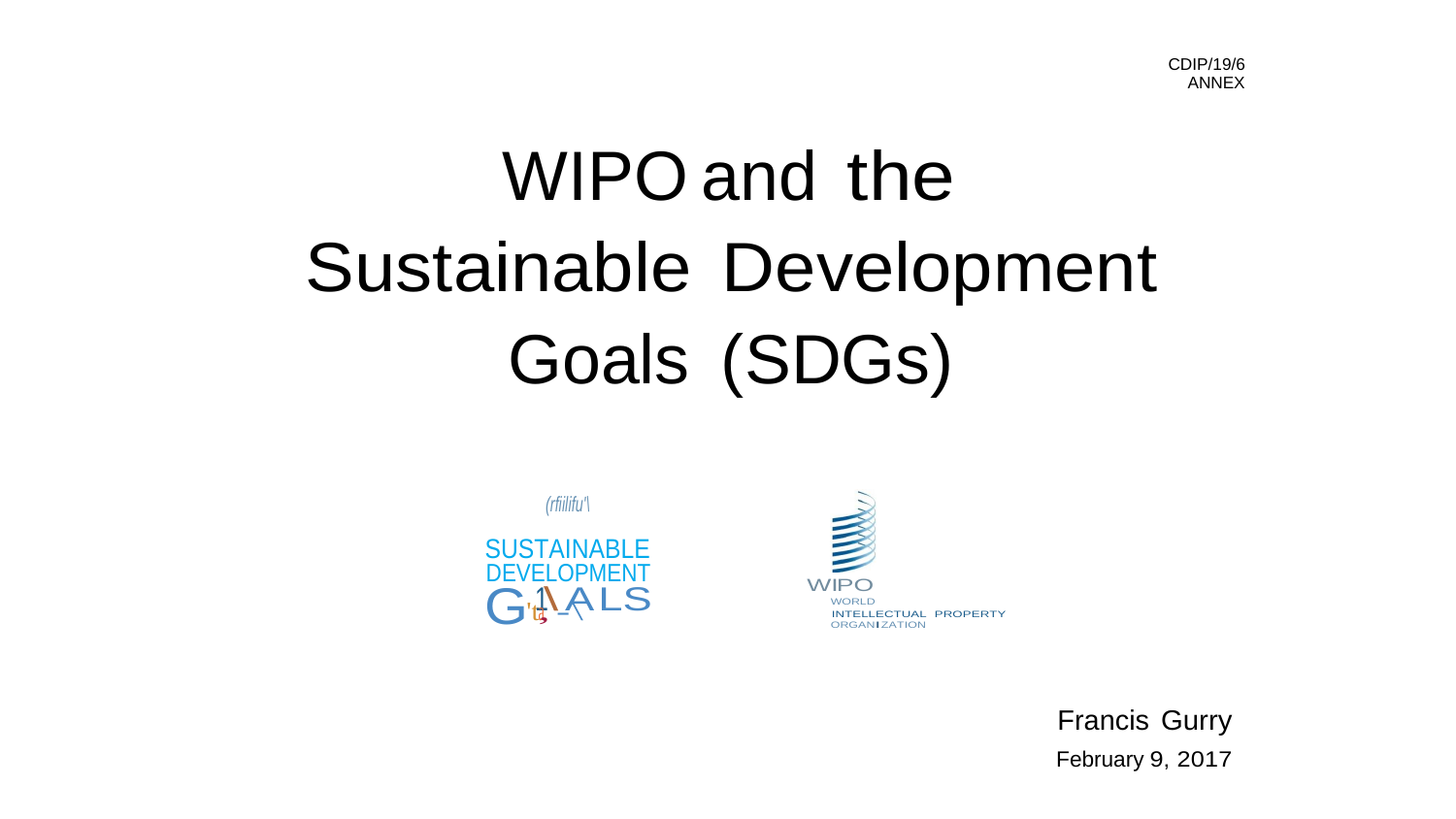## The Sustainable Development Goals (SDGs)

- o Adopted UNGA September 25, 2015
- 17 Goals
	- 169 Targets
- o "These are universal goals and targets which involve the entire world, developed and developing countries alike. They are integrated and indivisible and balance the three dimensions of sustainable development." (Para.5)
- o Means of Implementation
	- "a revitalized Global Partnership"
	- "bringing together Governments, the private sector, civil society, the United Nations system and other actors and mobilizing all available resources" (Para. 39)

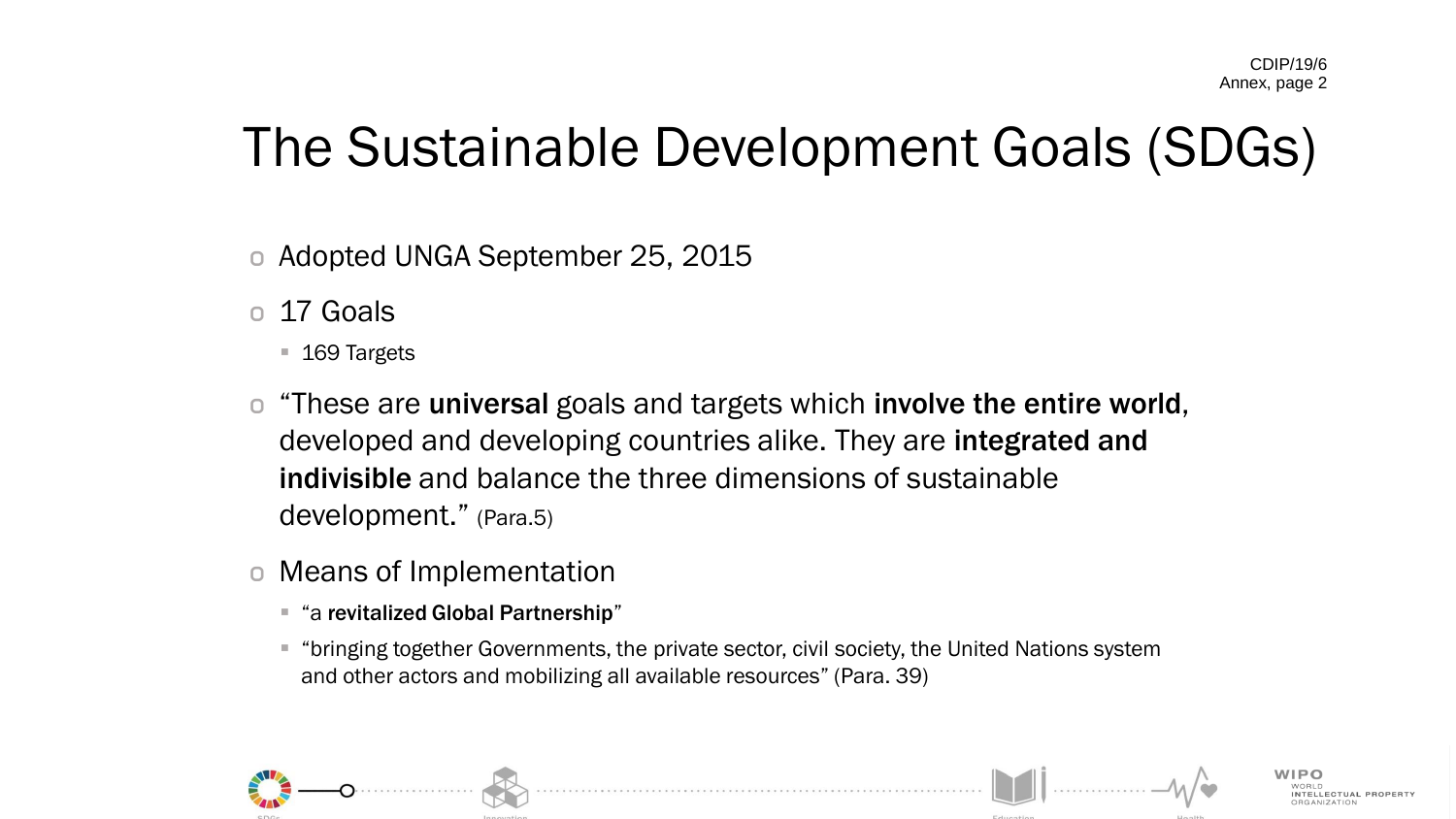





WORLD<br>INTELLECTUAL PROPERTY **ORGANIZATION** WIPO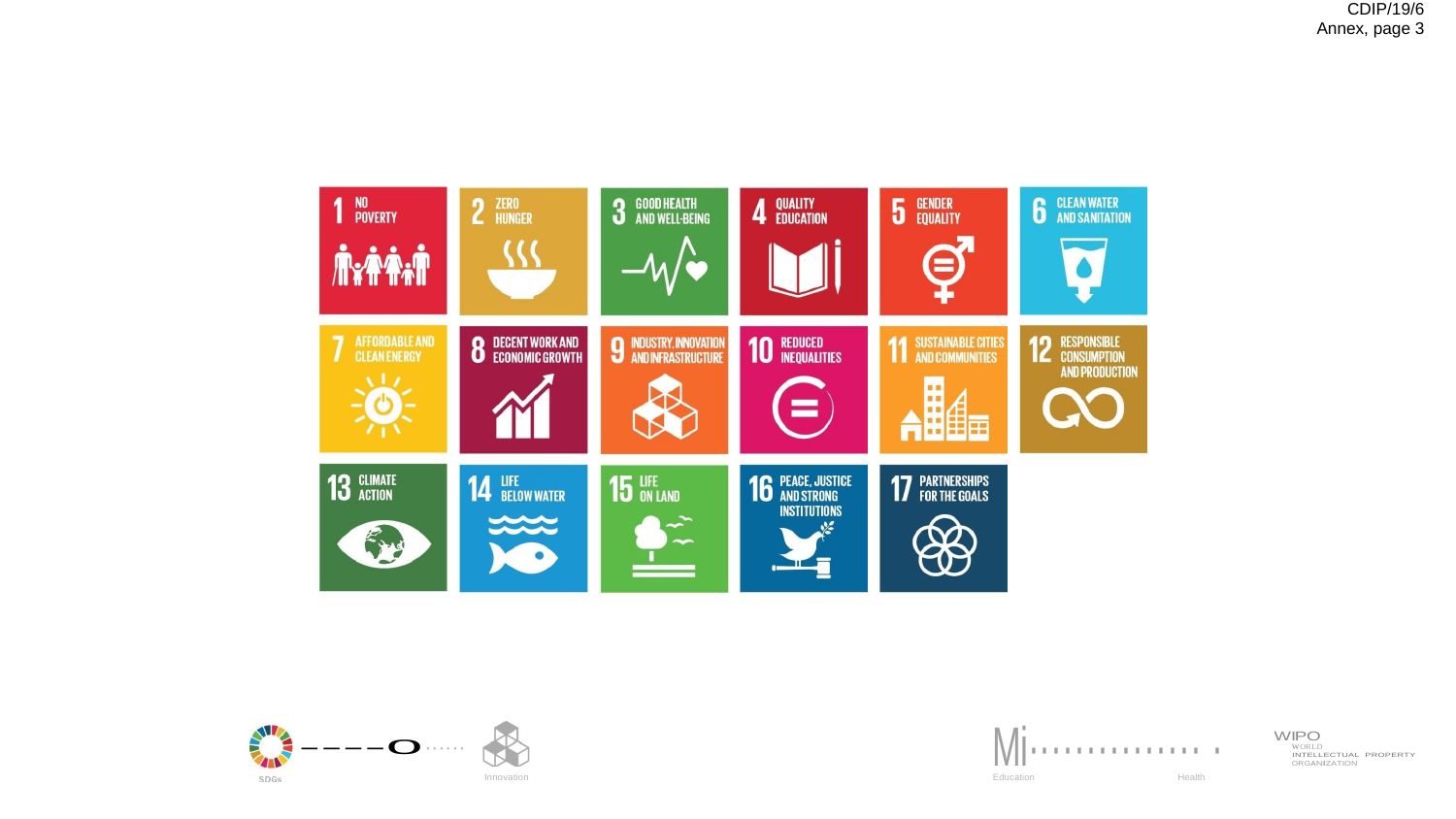## **SDG 9: Industry, Innovation and Infrastructure**



ORGANIZATION

INTELLECTUAL PROPERTY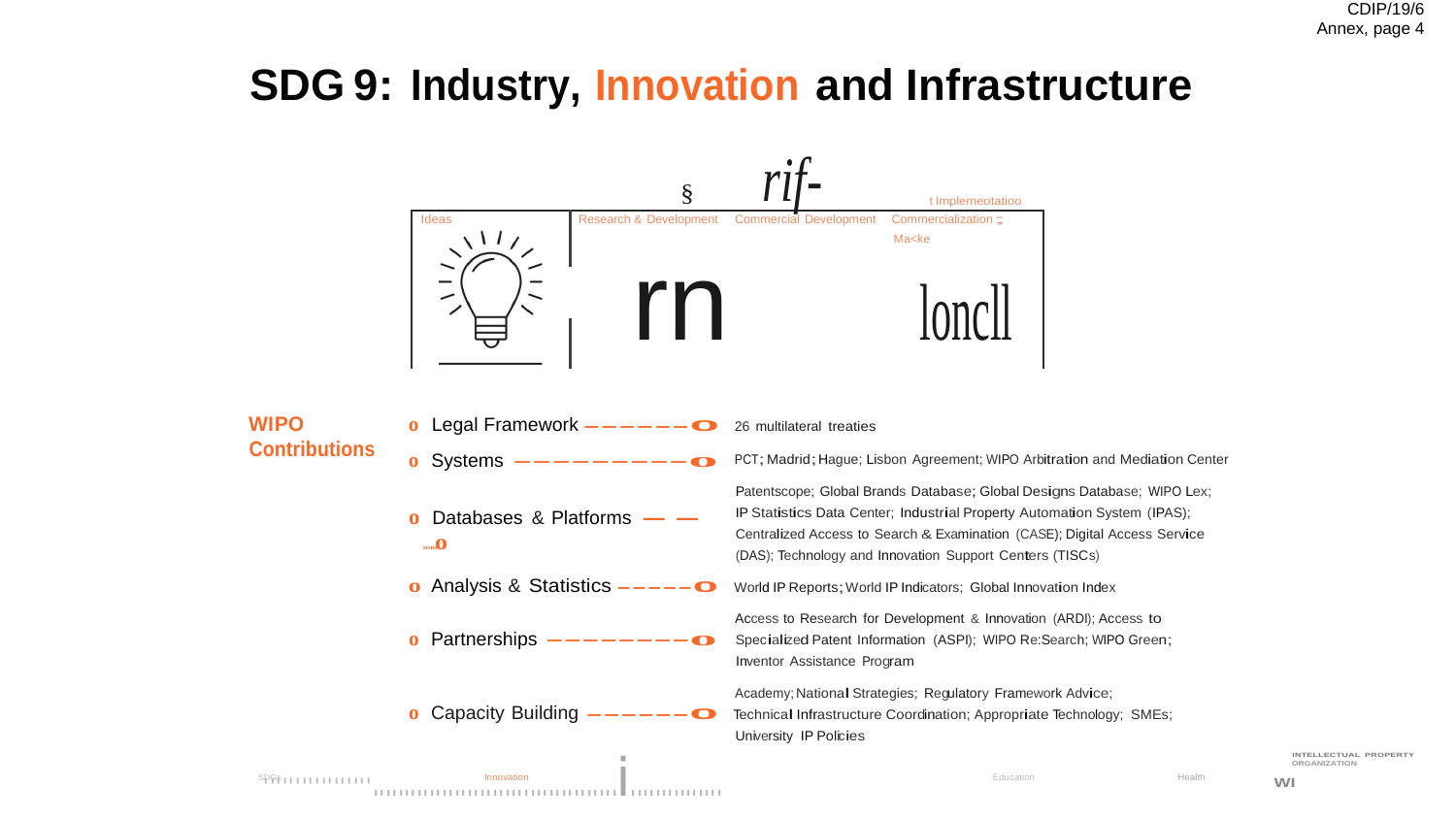# The Innovation Ecosystem

### How WIPO's programs contribute

1. Establishing a legal framework for IP as an essential (but not sufficient) component of the innovation ecosystem in the global economy

(- Treaties)

2. Cost-effectiveness, transactional efficiency and simplicity in the operation of the IP System internationally

(- Treaties; Global IP Systems; Platforms; Databases)

3. Enhancing capacity across the innovation ecosystem

(- Global IP Systems; Platforms and Technical Infrastructure; Partnerships; WIPO Academy; Capacity Building)

4. Economic intelligence

(- Databases; Economic and Statistical Reports)

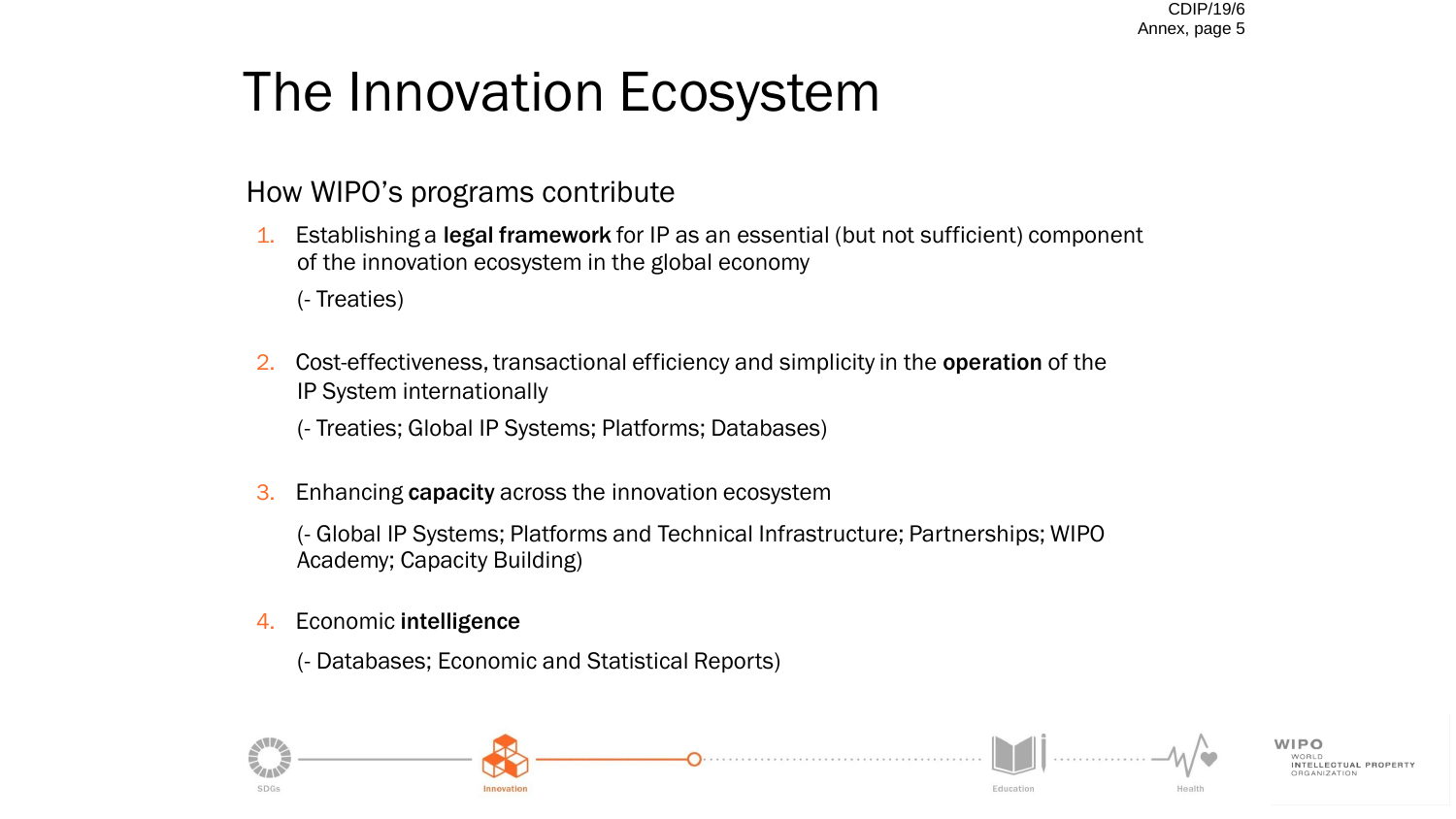# Innovation and the other SDGs

## 1. Innovation has an impact on a number of other SDGs.

Innovation in practice contributes directly to the achievement of certain SDGs, notably

Education

- o SDG 2 Zero hunger
- o SDG 3 Good health and well-being
- o SDG 6 Clean water and sanitation
- o SDG 7 Affordable and clean energy
- o SDG 8 Decent work and economic growth
- o SDG 11 Sustainable cities and communities
- o SDG 13 Climate action

Innovation as a policy setting can assist in realizing other SDGs, notably

- o SDG 1 No poverty
- o SDG 8 Decent work and economic growth
- o SDG 14 Life below water

or SDG 15 - Life on land

SDGs

INTELLECTUAL PROPERT

Health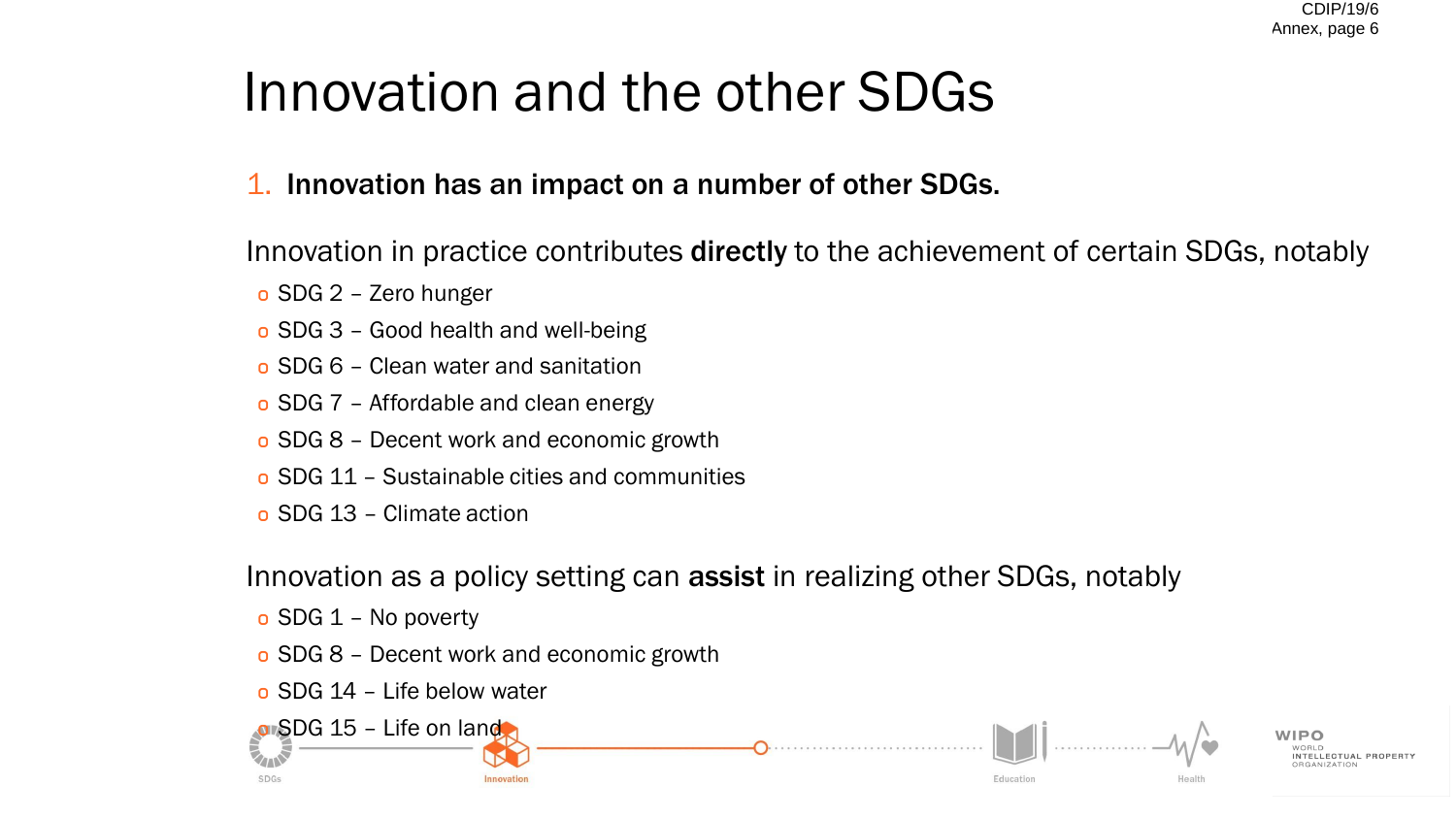## Innovation and the other SDGs

- 2. Certain SDGs are relevant to the settings of an innovation policy framework
- o SDG 5 Gender equality
- o SDG 8 Decent work and economic growth
- o SDG 10 Reduced inequalities
- o SDG 12 Responsible consumption and production
- 3. SDG 17 is a modality
- o SDG 17 Partnerships for the goals

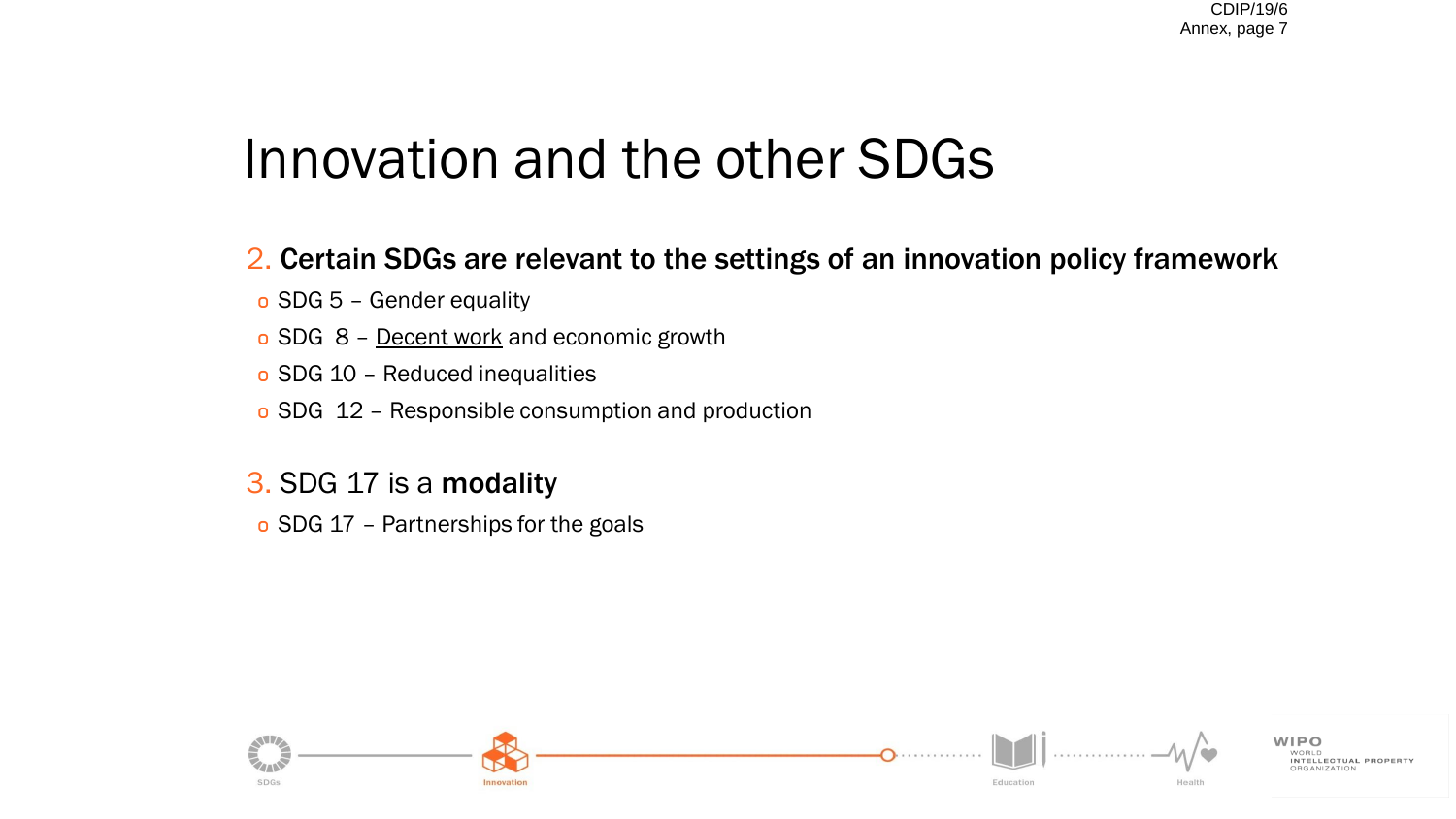## SDG 4: Quality Education

- 1. Copyright as the principal mechanism for financing cultural production
	- Legal framework in treaties
	- Normative discussions
- 2. Partnerships
	- Accessible Books Consortium (ABC)
	- Enhancing publishing capacity
- 3. Capacity building
	- Legal and technical advice
	- Collective and individual rights management
	- Human resource capacity building